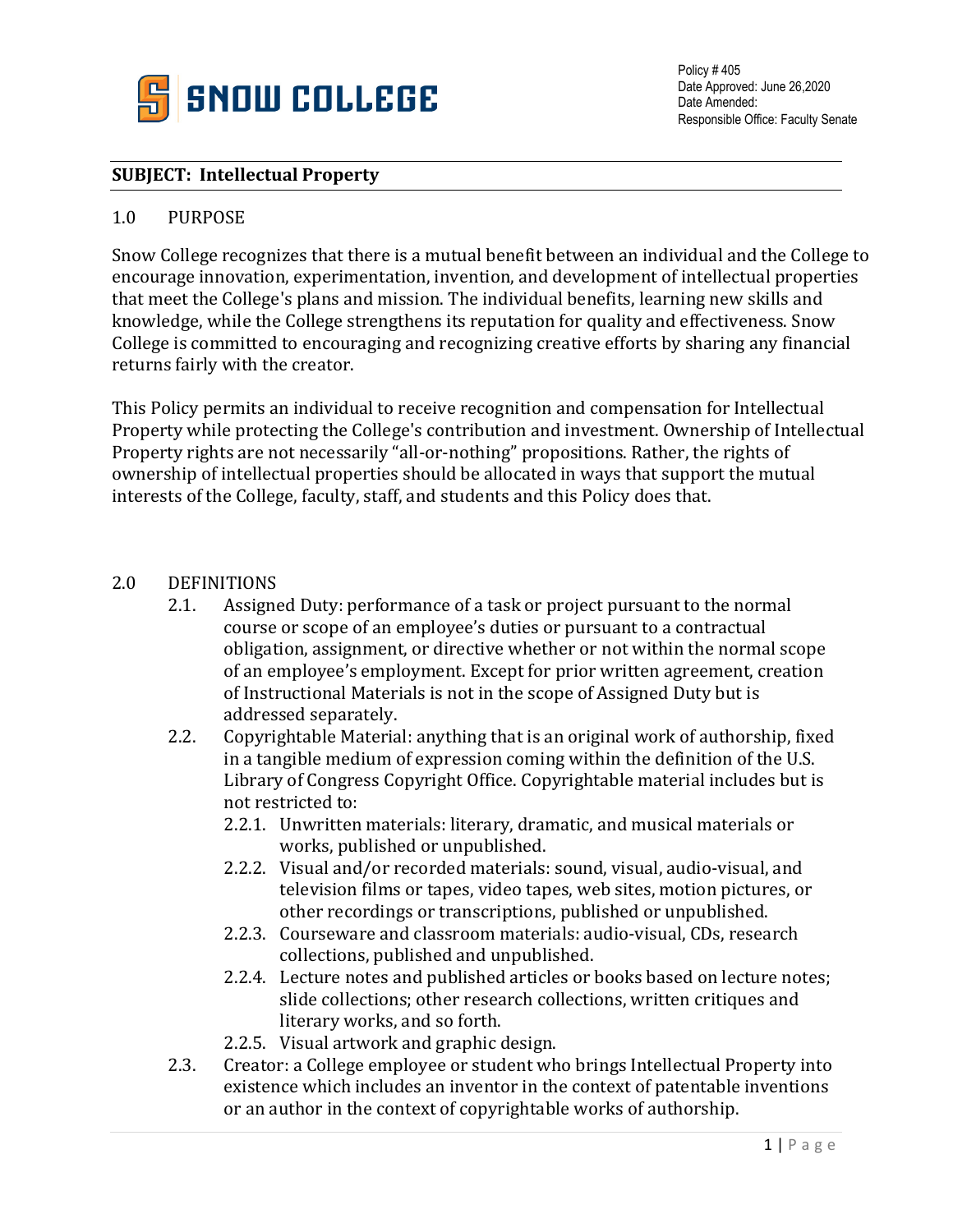

- 2.4. Equity: the money value of a property or the financial investment in the development of that property.
- 2.5. Incidental Use of College Resources: that use which does not involve significant additional expenses on the part of the institution for materials or other resources other than those incurred as part of the creator's normal duties. Examples include the use of office space, office computers and printers, licensed software otherwise provided to the individual as part of their employment, and facilities generally available to all college employees, such as library facilities.
- 2.6. Instructional Materials:
	- 2.6.1. Core Elements of Curriculum: The foundational elements of curricula, including, but not limited to, a master course syllabus, list of course content, learning outcomes, web links to supplementary content not created in-house, reading lists, bibliographies, standardized materials developed by the department for use with specific courses.
	- 2.6.2. Course Individualization Materials: Materials developed by the Creator for use in his/her individual course, including, but not limited to, lecture notes, assignments, test questions and answers/solutions, visual presentations, audio/video recordings.
- 2.7. Intellectual Property (IP): Creations of the mind creative works or ideas embodied in a form that can be shared or can enable others to recreate, emulate, or manufacture them. Intellectual Property includes, but is not limited to, any material within one or more of the following categories:
	- 2.7.1. Anything that is copyrightable;
	- 2.7.2. A potentially patentable invention, machine, article of manufacture, process, or improvement in any type of these;
	- 2.7.3. An issued patent;
	- 2.7.4. A legal right that inheres in a patent; or
	- 2.7.5. An item that may be trademarked.
- 2.8. Ownership: the right to use IP or grant others that right.<br>2.9. Patentable Materials: Patentable materials include, but a
- Patentable Materials: Patentable materials include, but are not limited to, ideas for the development of a unique process or invention of equipment.
- 2.10. Substantial Use of College resources: use which requires significant additional expenses that are not part of standard expenses for supporting a creator in his/her normal duties. Examples include, but are not limited to, licensed software that is not normally provided to the individual as part of their employment, assistance and time of other College employees beyond their normal duties, use of equipment, such as machining tools or electronic equipment, or the use of facilities, such as video facilities or laboratories. 2.10.1. The use of time or salary provided by the college to an employee
	- while on Sabbatical Leave shall not be considered substantial use unless specified in a Written Agreement.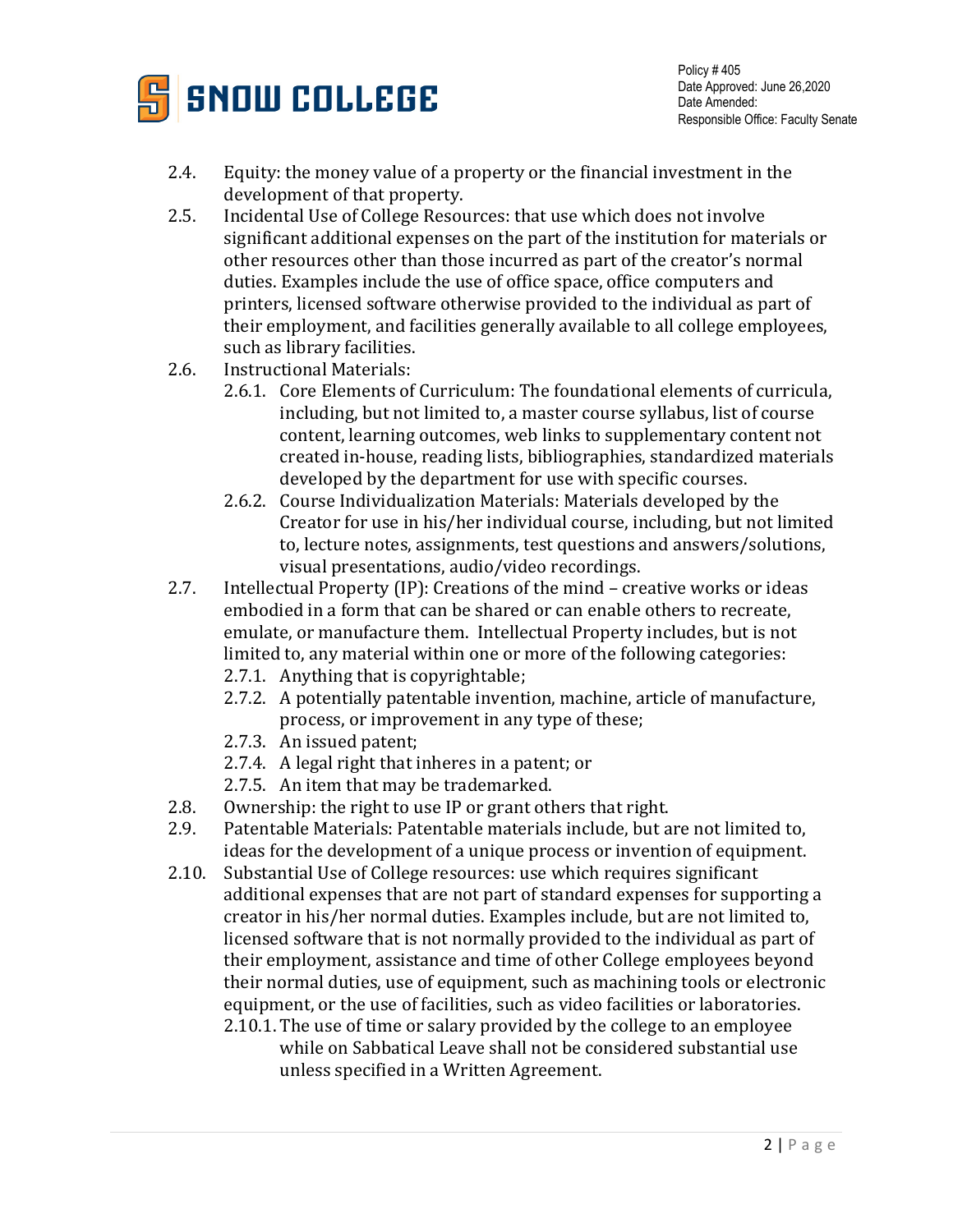

- 2.11. Written Agreement: Any written (paper or electronic) communication between a Creator and an agent of the College governing the ownership and/or equity of IP.
- 3.0 POLICY
	- 3.1. The assignment of IP to the individual or the College will be based on the following:
		- 3.1.1. The Creator will own the IP and any resulting equity when an individual produces it as a result of his/her own efforts and not as part of an Assigned Duty or with Substantial Use of College resources.
		- 3.1.2. Snow College will own the IP and any resulting equity in any IP when an individual produces it as part of an Assigned Duty (except Instructional Material which is addressed in section 3.1.3) or with Substantial Use of College resources, facilities, or funds, except as provided in Written Agreement.
			- 3.1.2.1. To the extent possible, whenever it can be foreseen that commercially viable IP will be produced, a Written Agreement between the College and the Creator should be concluded before the material is created. The College is responsible to report to the Controller's office a) the cost to create the IP, b) the profits from the IP, and c) the selling price if the IP is ever sold.
			- 3.1.2.2. In such instances, a prior or superseding Written Agreement may be signed only by the President of the College and must provide for at least a fair return to the College for use of College resources.
		- 3.1.3. The Creator will own Instructional Material IP, with exceptions as follows:
			- 3.1.3.1. The Creator as a condition of employment with Snow College agrees to grant Snow College an irrevocable, royalty-free, nontransferrable, non-exclusive license to use Core Elements of Curriculum for educational purposes while the Creator is employed by Snow College and in perpetuity after the Creator leaves Snow College to maintain continuity of classes and programs. This also applies to Course Individualization Materials if they have been jointly developed with other instructors or have been widely shared across a Department for use by other instructors. Before Course Individualization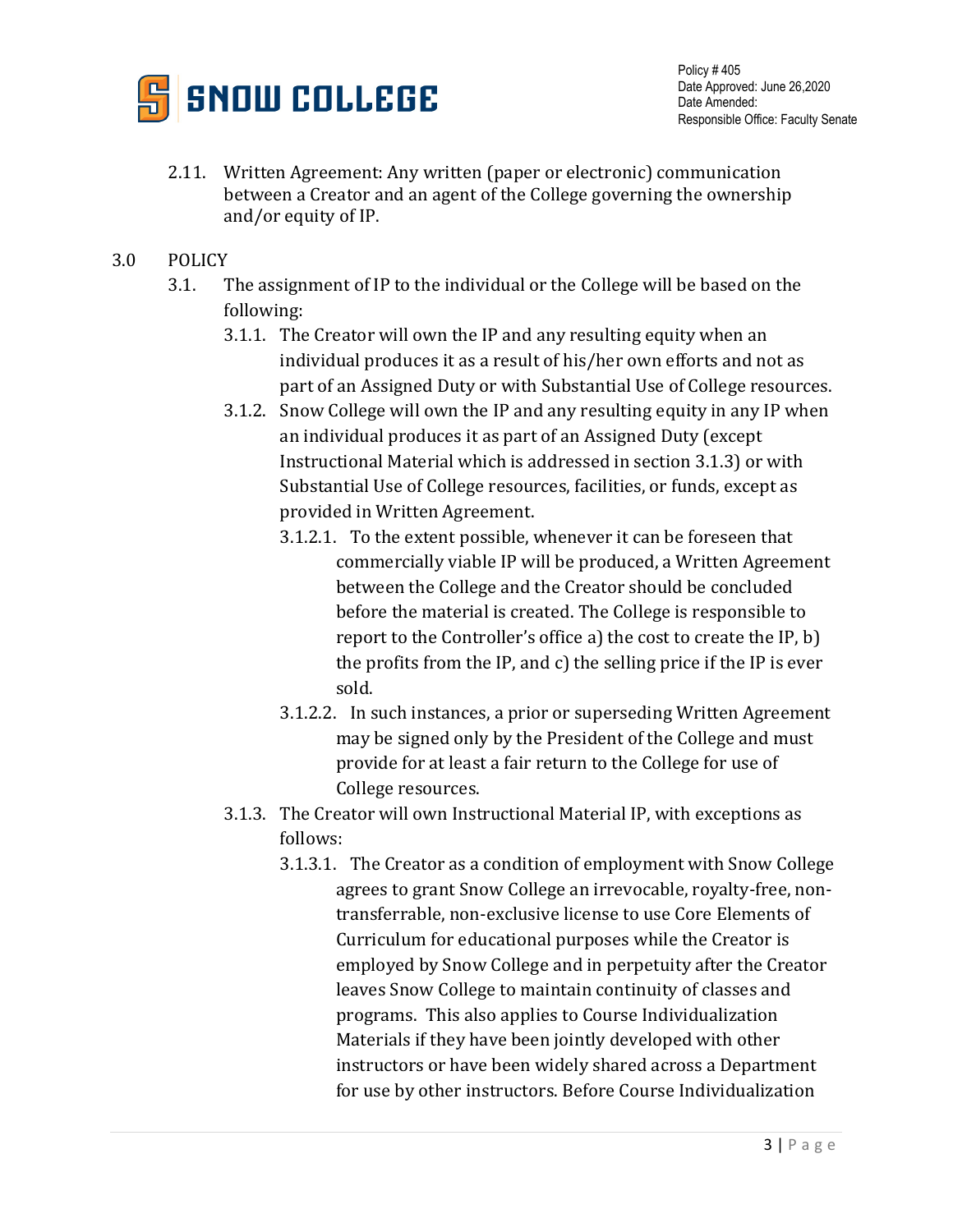

Policy # 405 Date Approved: June 26,2020 Date Amended: Responsible Office: Faculty Senate

Materials are shared with a for-profit entity a Written Agreement must be concluded between the College and the Creator.

- 3.1.3.2. The Creator as a condition of employment with Snow College agrees to grant Snow College an irrevocable, royalty-free, nontransferrable, non-exclusive license to use Course Individualization Materials for educational purposes while the Creator is employed by Snow College and until the end of the next academic year after Creator leaves Snow College to maintain continuity of classes and programs.
- 3.1.4. Copyright in the following materials (3.1.4.1) that result from customary teaching, research, scholarly and artistic activities is presumably held by the Creator unless the College shows that they were created as part of an Assigned Duty or with Substantial Use of College resources. However, the Creator as a condition of employment with Snow College agrees to grant Snow College an irrevocable, royalty-free, non-transferrable, non-exclusive license to use the IP for educational purposes, to display or perform the works, or to use the works for marketing purposes in perpetuity.
	- 3.1.4.1. Scholarly articles, research bulletins, monographs, paintings, musical and dramatic compositions, sculptures, architectural designs, books, textbooks, lab manuals, submissions to scientific and technical journals, reference works and the like.
- 3.1.5. Snow College will own non-Instructional Material IP and any resulting equity when an individual produces it as part of an Assigned Duty. The College is responsible to make clear in a written designation when this is the case.
- 3.1.6. The IP and content of online, video and similar courses not part of the traditional teaching method will be owned by the College unless a Written Agreement is entered into prior to development of the course.
- 3.1.7. The following chart is designed to help in the determination of ownership and equity. It is also designed to help the Creator and the College create a prior or superseding Written Agreement when necessary:

| If the Intellectual  | <b>THEN</b> |
|----------------------|-------------|
| Property is produced |             |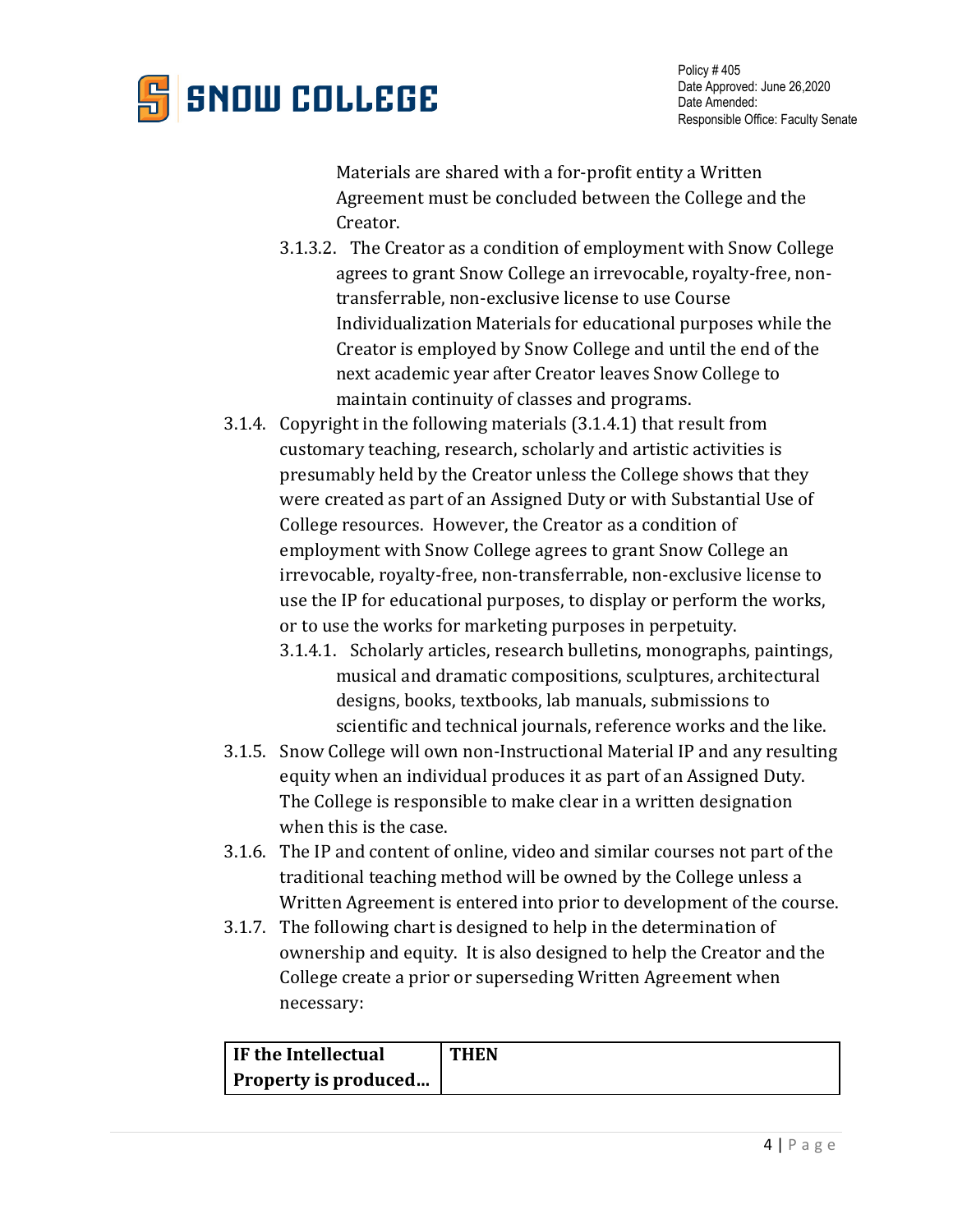

| A. As an individual              | <b>Ownership resides with the Creator(s)</b>      |
|----------------------------------|---------------------------------------------------|
| <b>project</b> of the Creator(s) | exclusively.                                      |
| with Incidental Use of           | Any resulting <b>equity</b> belongs solely to the |
| College resources and            | Creator. The Creator is responsible for           |
| not as part of specific          | obtaining the appropriate copyright or patent     |
| assignment or Written            | and any related expenses.                         |
| Agreement                        |                                                   |
| <b>B.</b> As an individual       | <b>Ownership</b> is presumed to reside with the   |
| <b>project</b> of the Creator(s) | College but may be assigned by Written            |
| with Substantial Use of          | Agreement to the Creator(s) after fair            |
| College resources                | compensation to the College for use of the        |
|                                  | College's resources.                              |
|                                  | The Creator is responsible for obtaining the      |
|                                  | appropriate copyright or patent and any           |
|                                  | related expenses.                                 |
|                                  |                                                   |
| C. As part of a specific         | <b>Ownership resides with the College. The</b>    |
| <b>College Assigned Duty,</b>    | College is responsible for obtaining the          |
| including written                | appropriate copyright or patent and any           |
| assignment or                    | related expenses.                                 |
| agreement, and thus              |                                                   |
| regarded by the College          |                                                   |
| as College duty or task          |                                                   |
| <b>D. As Instructional</b>       | <b>Ownership</b> resides with the Creator but the |
| materials - Core                 | Creator grants Snow College an irrevocable,       |
| <b>Elements of</b>               | royalty-free, non-transferrable, non-exclusive    |
| Curriculum or                    | license to use Core Elements of Curriculum for    |
| <b>As Instructional</b>          | educational purposes while the Creator is         |
| materials - Course               | employed by Snow College and in perpetuity        |
| <b>Individualization</b>         | after Creator leaves Snow College to maintain     |
| <b>Materials that are</b>        | continuity of classes and programs. Before        |
| jointly developed or             | Course Individualization Materials are shared     |
| widely shared across a           | with a for-profit entity a Written Agreement      |
| <b>Department</b>                | must be concluded between the College and         |
|                                  | the Creator.                                      |
|                                  |                                                   |
| E. As Instructional              | <b>Ownership</b> resides with the Creator but the |
| materials - Course               | Creator grants Snow College an irrevocable,       |